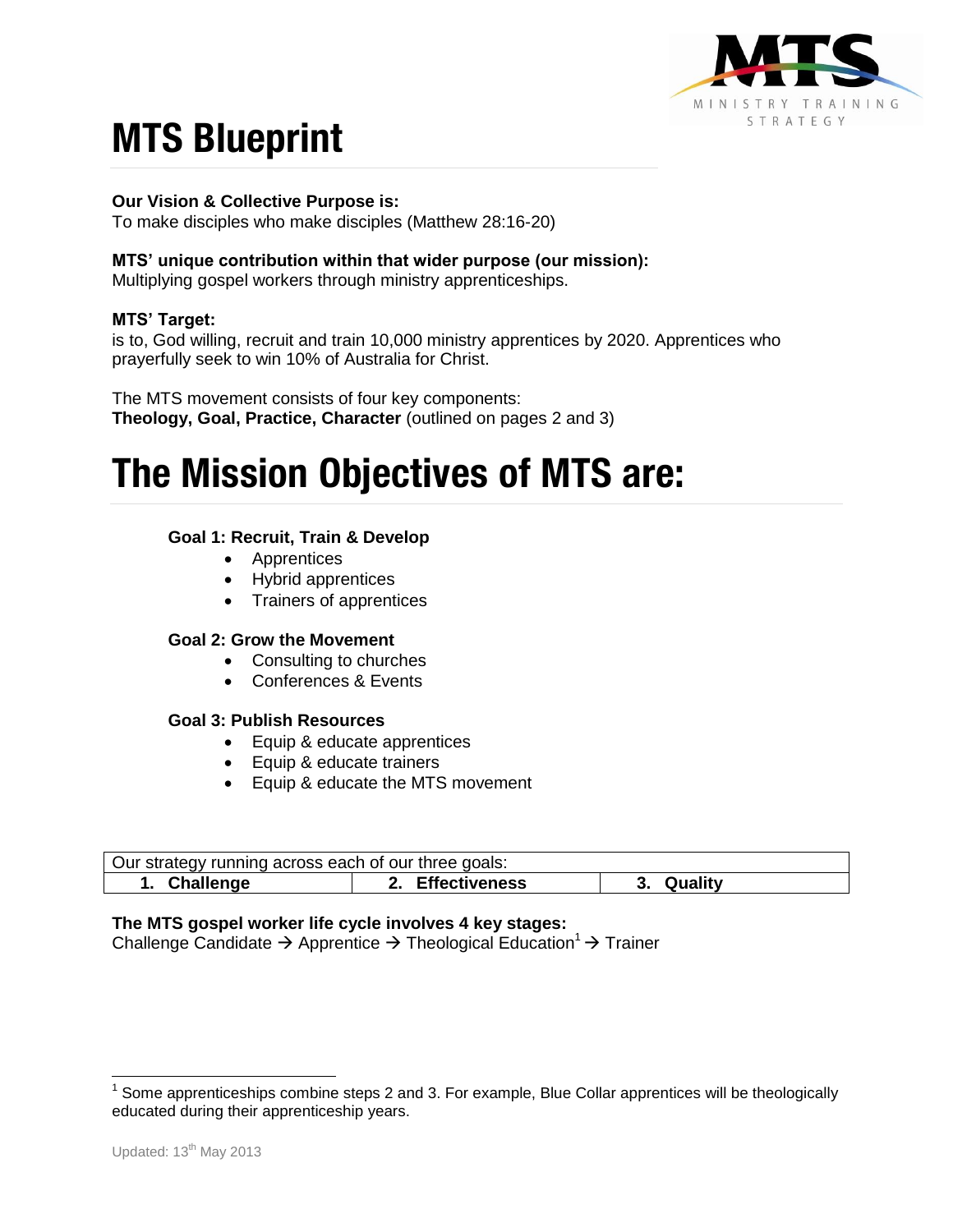

# **Why Does MTS Exist?**

MTS is on about training workers for Gospel Ministry. To quote Steve Addison in his book *Movements that Changed The World* MTS is a "leadership farm".

People may ask:

- How does MTS recruit and train future leaders?
- What kind of leaders does MTS produce?
- What is non-negotiable for MTS in its mode of operation?

Those questions are answered below. The MTS Movement is, at heart, four things:

# **A Theology (or faith)**

MTS is all about Jesus Christ. John Calvin once said, "Theology is thinking God's thoughts after him", which was based on Jesus' rebuke of the Apostle Peter in Mark 8:33, "You do not have in mind the things of God but the things of men."

Since "All Scripture is God breathed and is useful for teaching, rebuking, correcting and training in righteousness, so that the man of God may be thoroughly equipped for every good work" (2 Timothy 3:16-17) we seek to obey the Scriptures with every fibre of our being.

We agree with Reformation Theology<sup>2</sup> but we are also always reforming our theology so that it lines up with Scripture.

We worship a living God who is intimately involved in the world, by his Word and Spirit. Therefore we pray fervently to him and expect him to intervene. We want God to change the world miraculously, as in Jonah 3.

We believe that the time is short (1 Corinthians 7:29) and that obedient Christians need to "travel light".

# **A Goal (or mission)**

Our primary goal is to win 10% or Australia for Christ by 2020. The sub goal is to, God willing, frecruit and train 10,000 ministry apprentices by 2020, who will seek to become gospel workers<sup>3</sup> and reach Australia with the gospel of Jesus Christ.

MTS is seeking to train:

- Ministry Team Leaders those who lead ministry teams (e.g. Senior Minister, Campus Director, etc)
- Ministry Team Members those who minister alongside a Ministry Team Leader (e.g. Woman's Worker, Assistant Minister, Youth Minister)
- Makers of Disciple Makers

 $\overline{\phantom{a}}$ 

 $2$  Grace alone, Christ alone, Scripture alone, Faith alone

 $3$  Gospel worker= someone engaged in disciple making work for a minimum of 3 days per week (0.6 EFT)